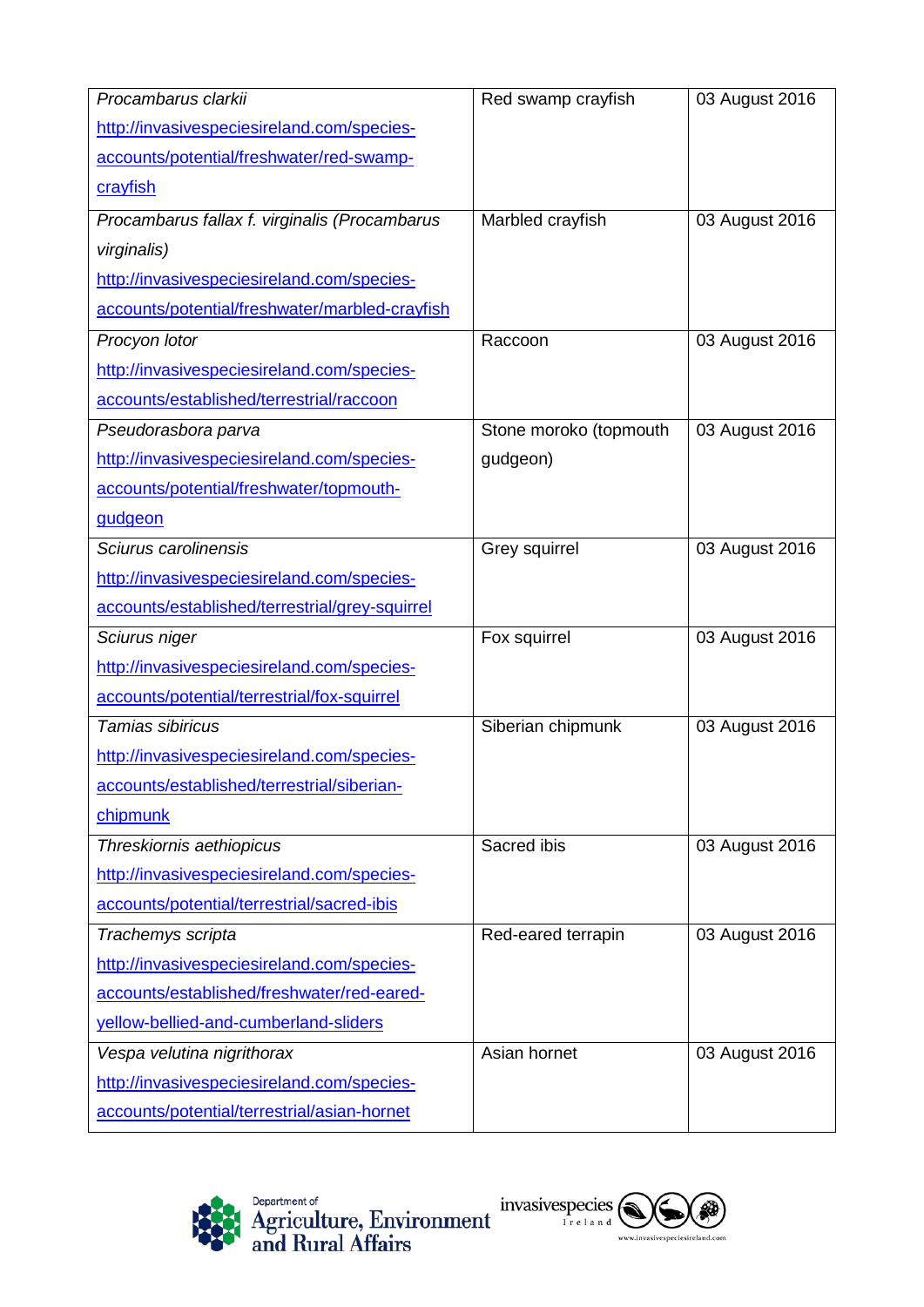## **Plants**

| Scientific name                                     | <b>Common name</b>       | <b>Entry into force</b> |
|-----------------------------------------------------|--------------------------|-------------------------|
| Acacia saligna (Acacia cyanophylla)                 | Golden wreath wattle     | 14 August 2019          |
| http://invasivespeciesireland.com/species-          |                          |                         |
| accounts/potential/terrestrial/golden-wreath-wattle |                          |                         |
| Ailanthus altissima                                 | Tree of heaven           | 14 August 2019          |
| http://invasivespeciesireland.com/species-          |                          |                         |
| accounts/potential/terrestrial/tree-of-heaven       |                          |                         |
| Alternanthera philoxeroides                         | Alligator weed           | 02 August 2017          |
| http://invasivespeciesireland.com/species-          |                          |                         |
| accounts/potential/freshwater/alligator-weed        |                          |                         |
| Andropogon virginicus                               | Broomsedge bluestem      | 14 August 2019          |
| http://invasivespeciesireland.com/species-          |                          |                         |
| accounts/potential/terrestrial/broomsedge-          |                          |                         |
| bluestem                                            |                          |                         |
| Asclepias syriaca                                   | Milkweed                 | 02 August 2017          |
| http://invasivespeciesireland.com/species-          |                          |                         |
| accounts/potential/terrestrial/common-milkweed      |                          |                         |
| Baccharis halimifolia                               | <b>Eastern Baccharis</b> | 03 August 2016          |
| http://invasivespeciesireland.com/species-          |                          |                         |
| accounts/potential/terrestrial/eastern-baccharis    |                          |                         |
| Cabomba caroliniana                                 | Green cabomba            | 03 August 2016          |
| http://invasivespeciesireland.com/species-          |                          |                         |
| accounts/potential/freshwater/fanwort               |                          |                         |
|                                                     |                          |                         |
| Cardiospermum grandiflorum                          | <b>Balloon vine</b>      | 14 August 2019          |
| http://invasivespeciesireland.com/species-          |                          |                         |
| accounts/potential/terrestrial/balloon-vine         |                          |                         |
|                                                     |                          |                         |
| Cortaderia jubata                                   | Purple pampas grass      | 14 August 2019          |
| http://invasivespeciesireland.com/species-          |                          |                         |
| accounts/potential/terrestrial/purple-pampas-       |                          |                         |
| grass                                               |                          |                         |
|                                                     |                          |                         |
| Ehrharta calycina                                   | Perennial veldtgrass     | 14 August 2019          |
| http://invasivespeciesireland.com/species-          |                          |                         |
| accounts/potential/terrestrial/perennial-veldtgrass |                          |                         |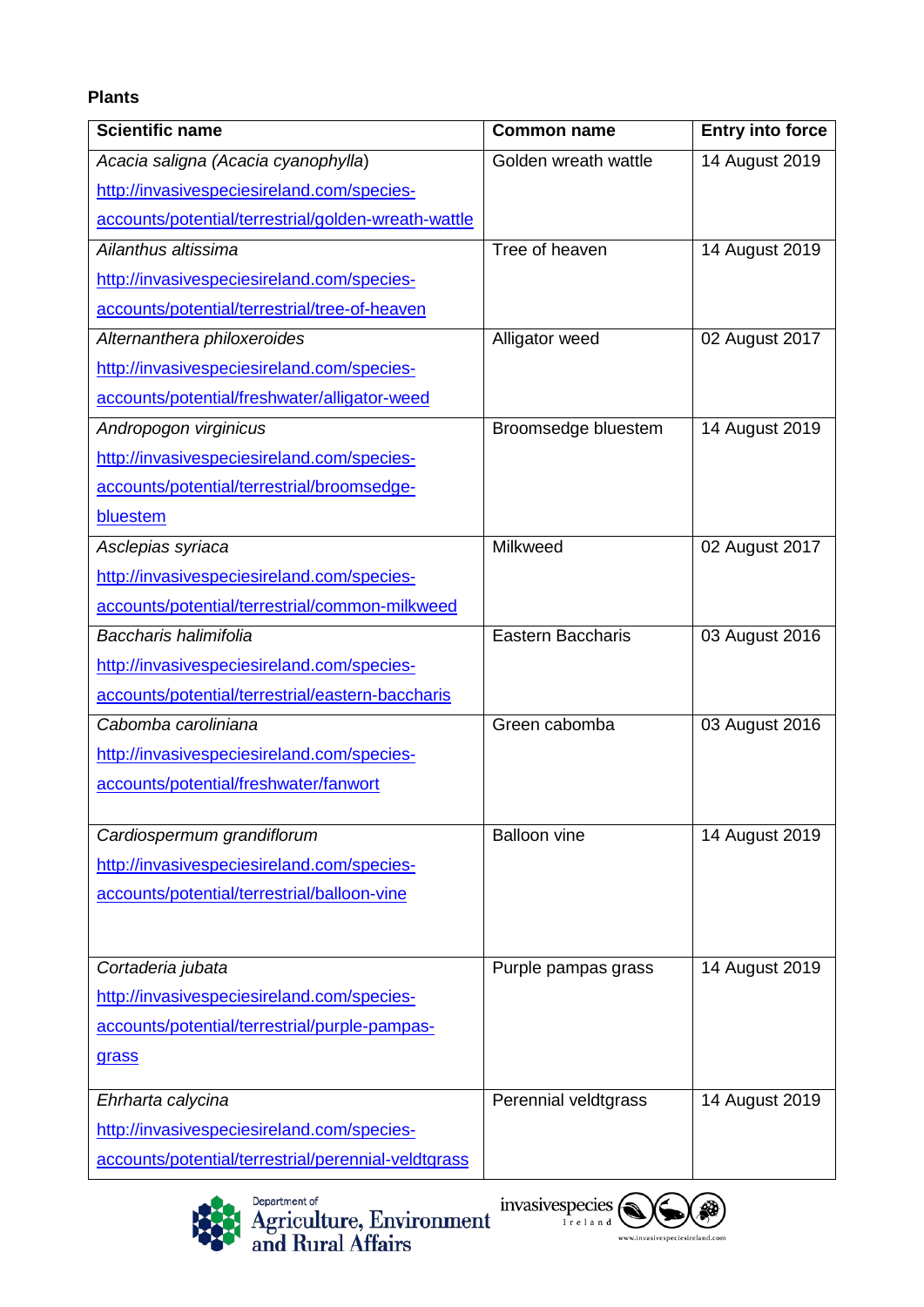| Eichhornia crassipes                              | Water hyacinth      | 03 August 2016 |
|---------------------------------------------------|---------------------|----------------|
| http://invasivespeciesireland.com/species-        |                     |                |
| accounts/potential/freshwater/water-hyacinth      |                     |                |
| Elodea nuttallii                                  | Nuttall's waterweed | 02 August 2017 |
| http://invasivespeciesireland.com/species-        |                     |                |
| accounts/established/freshwater/nuttalls-         |                     |                |
| waterweed                                         |                     |                |
| Gunnera tinctoria                                 | Chilean rhubarb     | 02 August 2017 |
| http://invasivespeciesireland.com/species-        |                     |                |
| accounts/established/terrestrial/giant-rhubarb    |                     |                |
| Gymnocoronis spilanthoides                        | Senegal tea plant   | 14 August 2019 |
| http://invasivespeciesireland.com/species-        |                     |                |
| accounts/potential/freshwater/senegal-tea-plant   |                     |                |
| Heracleum persicum                                | Persian hogweed     | 03 August 2016 |
| http://invasivespeciesireland.com/species-        |                     |                |
| accounts/potential/terrestrial/persian-hogweed    |                     |                |
| Heracleum sosnowskyi                              | Sosnowski's hogweed | 03 August 2016 |
| http://invasivespeciesireland.com/species-        |                     |                |
| accounts/potential/terrestrial/sosnowskys-        |                     |                |
| hogweed                                           |                     |                |
| Heracleum mantegazzianum                          | Giant hogweed       | 02 August 2017 |
| http://invasivespeciesireland.com/species-        |                     |                |
| accounts/established/terrestrial/giant-hogweed    |                     |                |
| Humulus scandens                                  | Japanese hop        | 14 August 2019 |
| http://invasivespeciesireland.com/species-        |                     |                |
| accounts/potential/terrestrial/japanese-hop       |                     |                |
| Hydrocotyle ranunculoides                         | Floating pennywort  | 03 August 2016 |
| http://invasivespeciesireland.com/species-        |                     |                |
| accounts/established/freshwater/floating-         |                     |                |
| pennywort                                         |                     |                |
| Impatiens glandulifera                            | Himalayan balsam    | 02 August 2017 |
| http://invasivespeciesireland.com/species-        |                     |                |
| accounts/established/terrestrial/himalayan-balsam |                     |                |
| Lagarosiphon major                                | Curly waterweed     | 03 August 2016 |
| http://invasivespeciesireland.com/species-        |                     |                |
| accounts/established/freshwater/curly-waterweed   |                     |                |





An Agency within the Department of<br>**Agriculture, Environment**<br>and Rural Affairs

www.daera-ni.gov.uk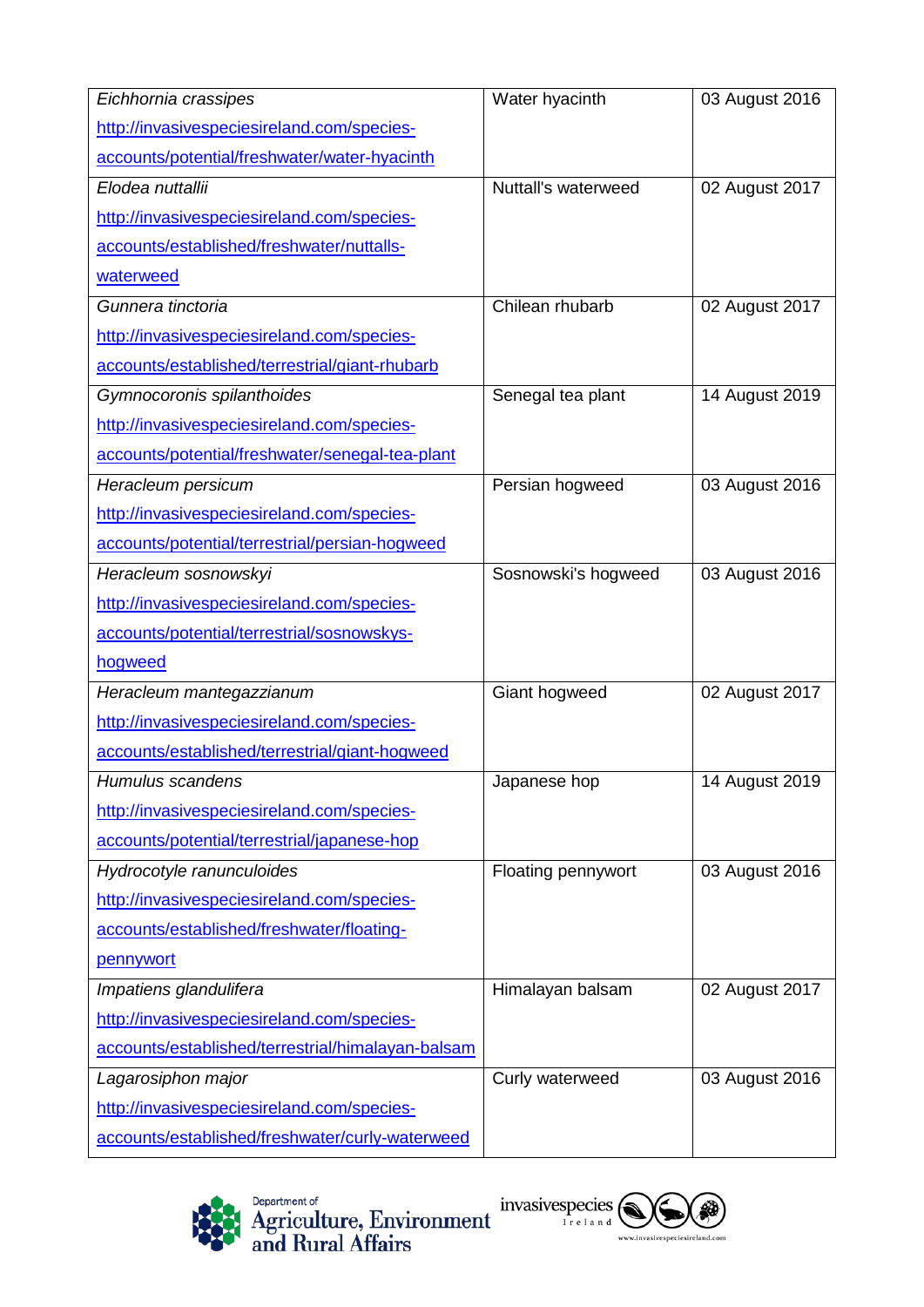| Lespedeza cuneata (Lespedeza juncea var.           | Chinese bushclover            | 14 August 2019 |
|----------------------------------------------------|-------------------------------|----------------|
| sericea)                                           |                               |                |
| http://invasivespeciesireland.com/species-         |                               |                |
| accounts/potential/terrestrial/chinese-bushclover  |                               |                |
| Ludwigia grandiflora                               | Water primrose                | 03 August 2016 |
| http://invasivespeciesireland.com/species-         |                               |                |
| accounts/potential/freshwater/water-primrose       |                               |                |
| Ludwigia peploides                                 | Floating primrose willow      | 03 August 2016 |
| http://invasivespeciesireland.com/species-         |                               |                |
| accounts/potential/freshwater/floating-primrose-   |                               |                |
| willow                                             |                               |                |
| Lygodium japonicum                                 | Vine-like fern                | 14 August 2019 |
| http://invasivespeciesireland.com/species-         |                               |                |
| accounts/potential/terrestrial/vine-like-fern      |                               |                |
| Lysichiton americanus                              | American skunk cabbage        | 03 August 2016 |
| http://invasivespeciesireland.com/species-         |                               |                |
| accounts/established/terrestrial/american-skunk-   |                               |                |
| cabbage                                            |                               |                |
| Microstegium vimineum                              | Japanese stiltgrass           | 02 August 2017 |
| http://invasivespeciesireland.com/species-         |                               |                |
| accounts/potential/terrestrial/japanese-stiltgrass |                               |                |
| Myriophyllum aquaticum                             | Parrot's feather              | 03 August 2016 |
| http://invasivespeciesireland.com/species-         |                               |                |
| accounts/established/freshwater/parrots-feather    |                               |                |
| Myriophyllum heterophyllum                         | <b>Broadleaf watermilfoil</b> | 02 August 2017 |
| http://invasivespeciesireland.com/species-         |                               |                |
| accounts/potential/freshwater/broadleaf-           |                               |                |
| watermilfoil                                       |                               |                |
| Parthenium hysterophorus                           | Whitetop weed                 | 03 August 2016 |
| http://invasivespeciesireland.com/species-         |                               |                |
| accounts/potential/terrestrial/whitetop-weed       |                               |                |
| Pennisetum setaceum                                | Crimson fountaingrass         | 02 August 2017 |
| http://invasivespeciesireland.com/species-         |                               |                |
| accounts/potential/terrestrial/crimson-            |                               |                |
| fountaingrass                                      |                               |                |





An Agency within the Department of<br>**Agriculture, Environment**<br>and Rural Affairs www.daera-ni.gov.uk